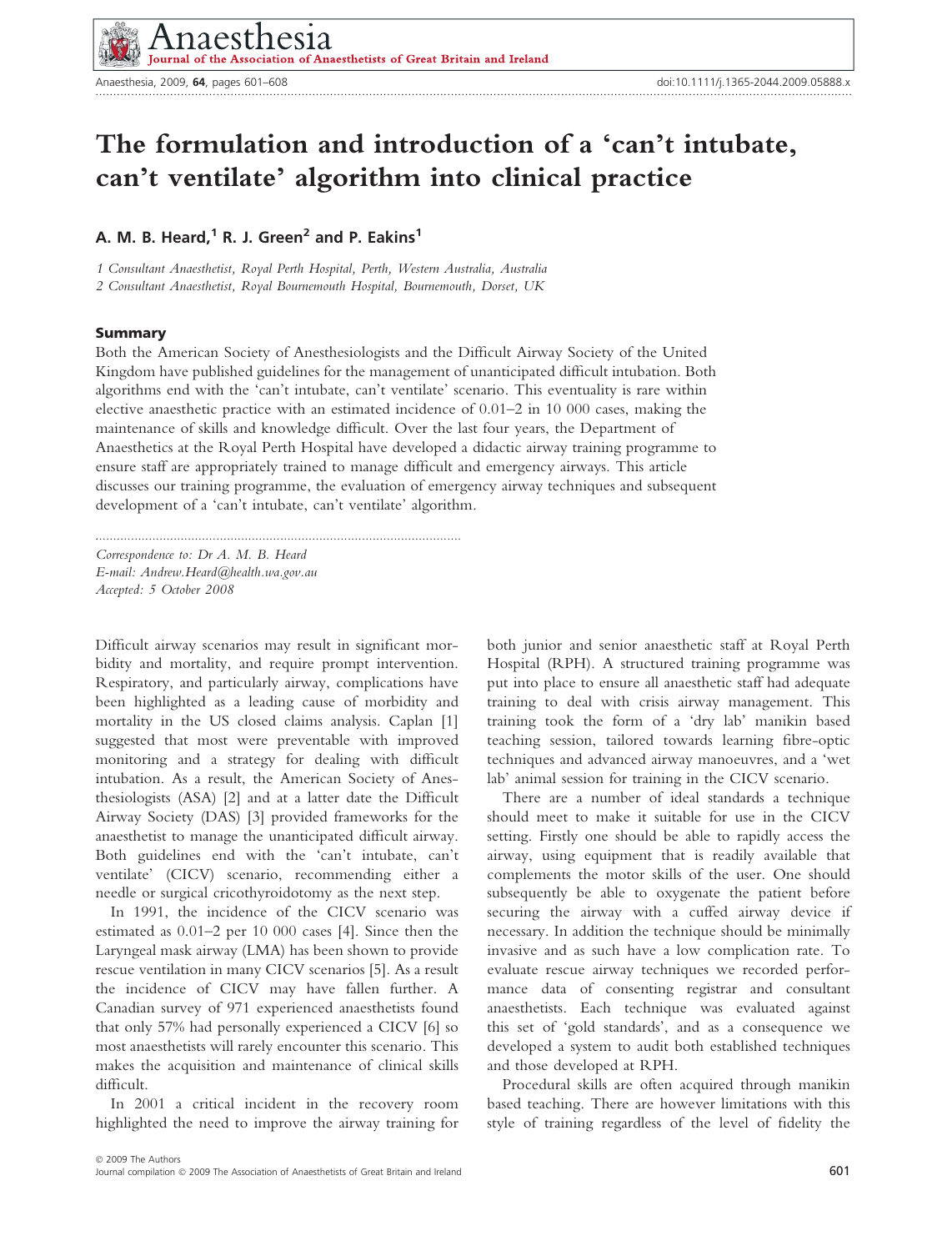manikin provides. As a consequence few anaesthetists will have contemplated what they would do when faced with a CICV situation or if their primary procedure fails. The aim of this paper is to discuss the CICV scenario – the development of a training programme, the evaluation of techniques, our institute's management algorithm and the introduction of this into clinical practice.

## Methods

The CICV session consists of two parts. A 1-h manikin session introduces the scenario, before describing a number of airway rescue techniques. Each technique is taught in a didactic fashion, with participants encouraged to proceed through a number of critical steps. Tables 1–4 outlines the critical steps for cannula cricothyroid puncture (CCP), scalpel bougie (SB), Melker (MK) emergency cricothyroidotomy kit (Cook Critical care,

Table 1 Cannula cricothyroidotomy.

#### Cricothyoid puncture

|   | Identify cricothyroid membrane and stabilise with non-<br>dominant (ND) hand                 |
|---|----------------------------------------------------------------------------------------------|
| 2 | Hold 5-ml syringe barrel in dominant (D) hand                                                |
| 3 | Insert needle through skin at approximately 45° caudally                                     |
| 4 | 'Aspirate as you go' advancing into airway                                                   |
| 5 | Endpoint: free aspiration of air up full barrel of syringe                                   |
| 6 | Stabilise cannula hub with ND hand. Do not release<br>cannula hub for remainder of procedure |
|   | Place D hand against patient and use to immobilise trochar                                   |
| 8 | Advance cannula over needle into trachea with ND hand<br>and remove trochar                  |
|   | Repeat free aspiration of air to ensure correct placement                                    |
|   |                                                                                              |

Table 2 The scalpel bougie.

#### Scalpel bougie

| ldentify cricothyroid membrane and stabilise with non- |  |  |  |
|--------------------------------------------------------|--|--|--|
| dominant (ND) hand                                     |  |  |  |

- 2 With scalpel in dominant (D) hand make a horizontal stab incision through cricothyroid membrane
- 3 Rotate blade through  $90^\circ$  so that the blade points caudally 4 Pull scalpel towards you, maintain perpendicularity-
- producing a triangular hole 5 Switch hands so that the ND hand now stabilises the scalpel
- 6 With the bougie pointing away and parallel to the floor, insert tip into trachea using the blade as a guide
- 7 Rotate and align bougie to allow insertion along the line of the trachea
- 8 Reoxygenate via bougie with jet ventilator
- 9 Railroad lubricated 6.0 ETT (remove 15-mm connector to aid passage over bougie). Continually rotate tube to facilitate placement
- 10 Remove bougie<br>11 Reattach 15-mm
- Reattach 15-mm connector and ventilate via circuit
- 12 Secure tube and check bilateral ventilation

Table 3 The melker technique.

|  |  |  | Melker size 5.0 seldinger airway |  |
|--|--|--|----------------------------------|--|
|--|--|--|----------------------------------|--|

|    | Insert wire through cannula                                                                 |
|----|---------------------------------------------------------------------------------------------|
|    | Remove the cannula                                                                          |
| 3  | Make a stab incision caudally with a scalpel                                                |
| 4  | Pass Melker tube / dilator assembly device over the wire                                    |
| 5  | Ensure the dilator is fully and completely seated inside<br>the airway                      |
| Б  | Grip airway assembly device preventing the dilator<br>moving back when it is advanced       |
|    | Advance the assembly with moderate force over wire<br>throught the skin and into the airway |
| 8  | Remove the wire and introducer                                                              |
| 9  | Inflate cuff                                                                                |
| 10 | Attach self inflating bag or circuit and ventilate                                          |
|    |                                                                                             |

Table 4 Scalpel finger needle.

# Scalpel finger needle

- Stabilise neck in midline with the left hand
- 2 Make vertical midline incision of at least 6 cm caudal to cranial through skin and subcutaneous tissue
- 3 Insert fingers of both hands to separate strap muscles by blunt dissection
- 4 Identify airway structures with left hand and stabilise with index and middle fingers
- 5 Insert 14G InsyteTM with D hand using a 'aspirate as you go' technique
- 6 Secure, insert and confirm position of the cannula as per needle cricothyroidotomy technique
- 7 Attach to jet ventilator
- 8 Once stabilised can convert to melker 5.0 cuffed tube

Bloomington, IN, USA) and the scalpel finger needle (SFN) technique.

This is followed by a training session using anaesthetised sheep, with the participant encouraged to complete all critical steps for each technique. The 'wet lab' resembles a normal theatre environment, with an anaesthetic machine, piped oxygen, audible pulse oximetry, suction and a difficult intubation trolley. Anaesthetised sheep are cannulated, intubated and venesected for the purpose of preparing blood agar plates for the microbiology department at RPH. Animal ethics approval was gained to perform a CICV training session prior to euthanasia under the supervision of a resident veterinary practitioner. There are usually two trainees allocated per session with attendance on a strictly voluntary basis.

The sheep are anaesthetised on the instructions of a supervising veterinarian and are subsequently extubated. Once oxygen saturation has fallen to 70%, participants are required to cannulate the cricothyroid membrane, with subsequent ventilation performed with either a high flow Manujet jet ventilator, or a low flow system using oxygen tubing and a three way tap. During the course of any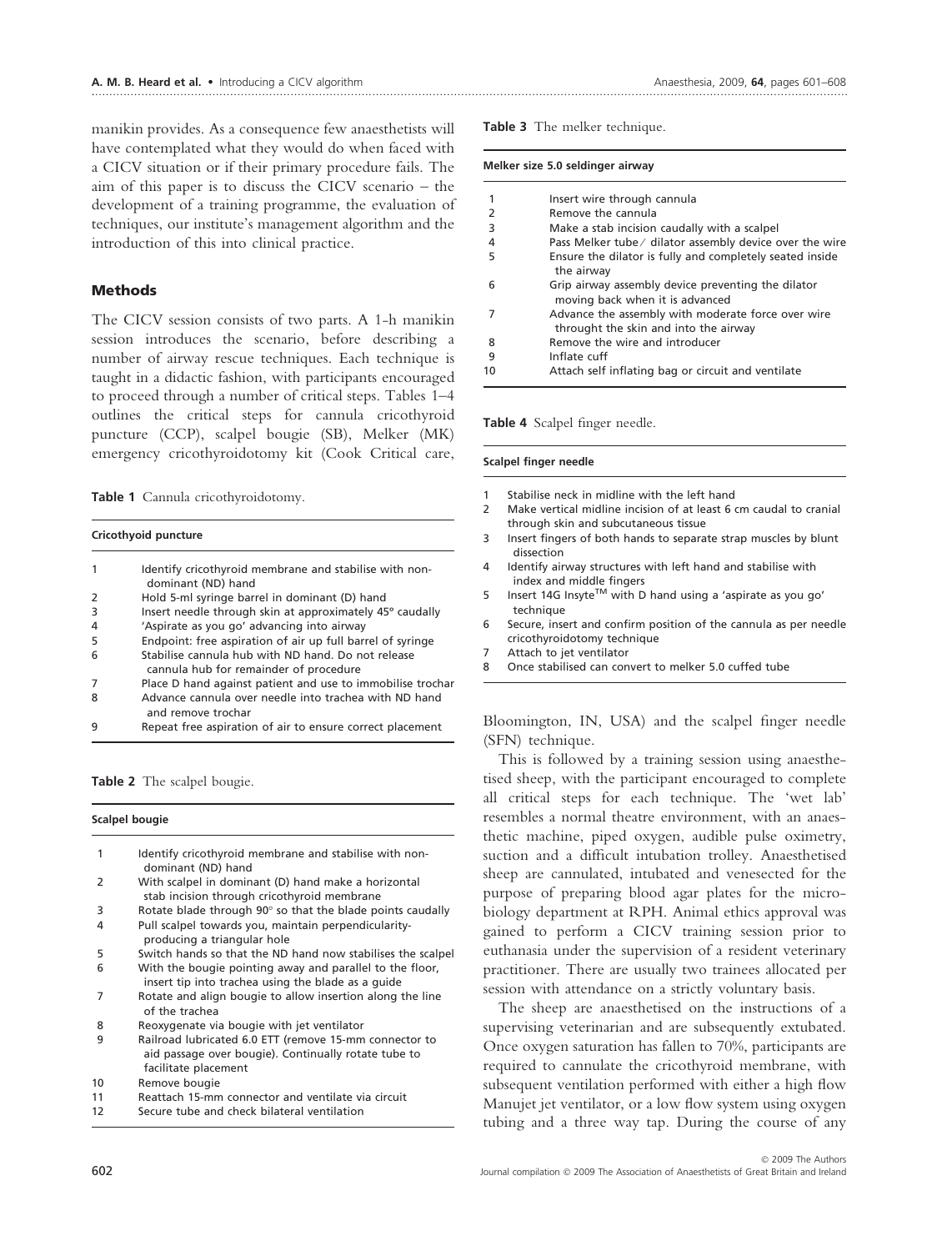training session, participants are timed from commencement of procedural intervention to first effective ventilation, with the oxygen saturation called out by the instructor as rescue airway measures are attempted.

Upon completion of successful cricothyroid cannulation, teaching moves onto Seldinger and surgical airway techniques, each following a standardised training format.

A difficult anatomy scenario is created by infiltrating 1 l of crystalloid into the sheep's anterior neck, rendering it impossible to palpate any anterior neck anatomy. All other aspects of the training session are identical. Candidates are allowed five attempts at 'blind' cannulation, before being encouraged to attempt a vertical incision, with subsequent blunt dissection until neck anatomy structures are palpable. Upon identification of the cricothyroid membrane or trachea, a cannula is inserted into the airway with ventilation performed as previously described (SFN).

We evaluated the techniques described in Tables 1–3, surgical cricothyroidotomy (SC) technique (taught in accordance to ATLS guidelines), and the Mini-trach II kit (MT) (Smiths Medical Ltd, Hythe, UK) against our audit gold standards in sheep with normal neck anatomy. Additionally we evaluated CCP and SFN in sheep with difficult neck anatomy.

On each of these occasions, 10 participants were allocated to each treatment modality and subsequently shown a video outlining the key steps to the technique. The procedure was started when oxygen saturations reach 70%. The procedure was terminated if the time taken exceeded 4 min. We recorded time to first effective ventilation, time to oxygen saturation > 90%, the number of attempts and the complications. For the techniques evaluated with difficult neck anatomy, participant had previously attended wet lab teaching sessions and for that evaluation the maximum time allowed was 3 min.

#### Results

Our wet lab teaching sessions began in November 2003 and since then there have been 340 registrars and consultant from Royal Perth Hospital, with visiting consultants from other departments and hospitals in Western Australia. We have supervised approximately 2040 CCP, 512 SB, 680 MK, 100 Mini-trachs, 100 SC and 84 difficult neck anatomy scenarios. The results for each technique can be seen in Table 5.

#### Discussion

The ASA and DAS unanticipated difficult airway algorithms are based on expert or consensus opinion, anecdote and literature review. Although they make sense clinically, few are validated prospectively. Combes et al. [7] validated a simple algorithm for the management of the unanticipated difficult intubation. They concluded that adherence to practice guidelines relied upon the simplicity of the algorithm, efficiency and easiness of the techniques and the initial information and educational process.

The flowchart described in this document represents the result of four years experience of crisis airway teaching in a simulated animal laboratory, combined with evidence from the current literature. During the formulation of this algorithm and subsequent introduction, we have adopted the principles outlined by Combes. Unfortunately, due to the nature of the CICV, prospective evaluation in patients would be impossible.

Both the ASA and DAS algorithms end at the CICV scenario with a dichotomy- recommending either cannula or scalpel cricothyroidotomy. The skills of a surgeon with a scalpel blade are far greater than those of an anaesthetist. Conversely the skills of an anaesthetist using a cannula on the end of a syringe are usually far greater

Table 5 Results from the airway technique evaluation audits. Performance data was evaluated for 10 participants for each technique.

| <b>Technique</b>                                    | <b>Success</b><br>rate $(\%)$ | Mean (SD) time<br>in seconds to<br>successful<br>placement | <b>Significant complications</b>                               |
|-----------------------------------------------------|-------------------------------|------------------------------------------------------------|----------------------------------------------------------------|
| Scalpel bougie                                      | 100                           | 39 (6)                                                     |                                                                |
| Surgical cricothyroidotomy                          | 80                            | 61 (20)                                                    | Six individuals created tracts<br>too small for tube placement |
| Melker emergency<br>cricothyroidotomy kit           | 90                            | 118 (26)                                                   |                                                                |
| Mini-trach II                                       | 90                            | 163 (34)                                                   |                                                                |
| Cannula cricothyroid puncture<br>(difficult neck)   | 40                            | 106(33)                                                    | Major blood vessel punctured<br>on two occasions               |
| Scalpel finger needle technique<br>(difficult neck) | 100                           | 86 (38)                                                    | Moderate haemorrhage                                           |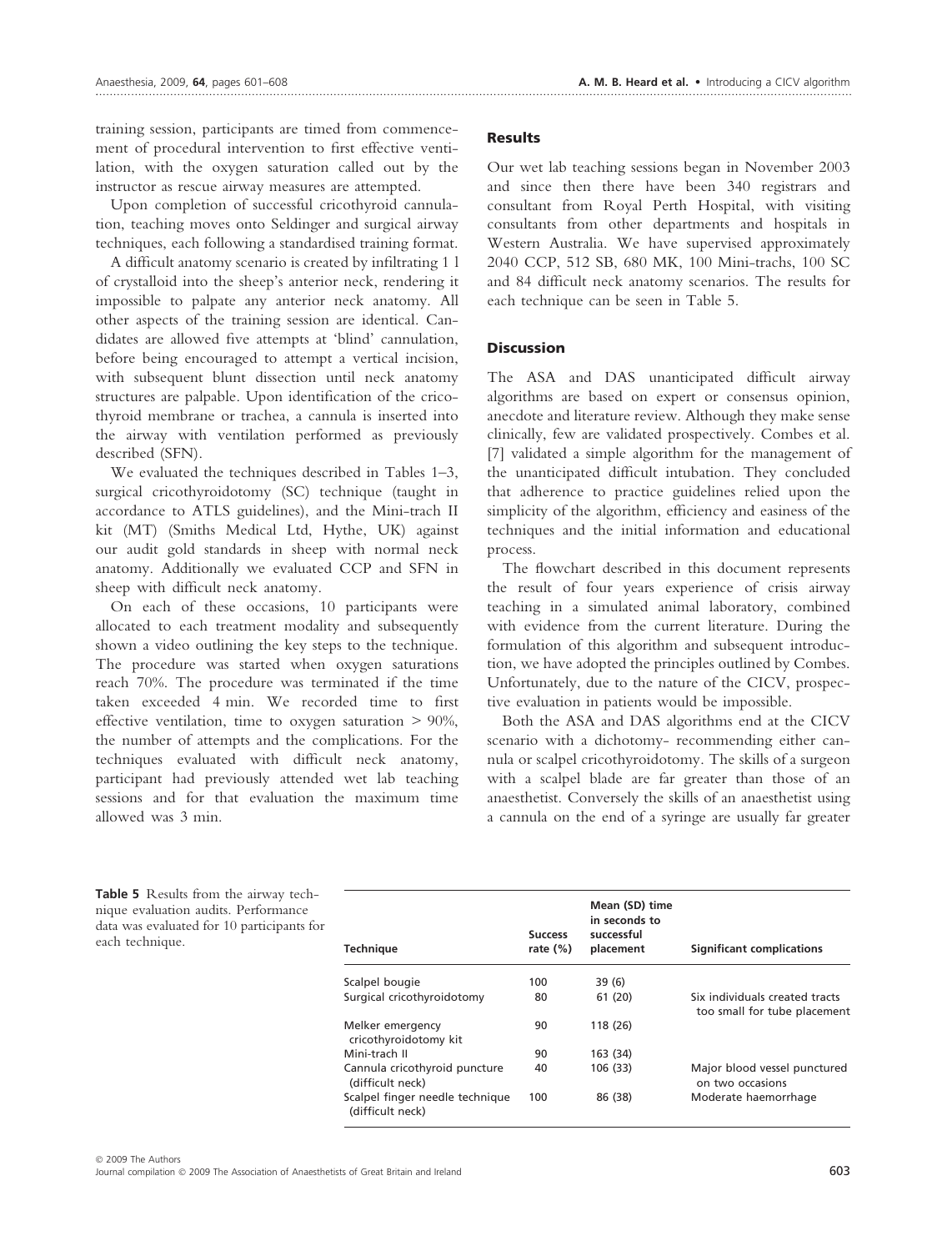than those of a surgeon. Hence it makes sense that an algorithm for anaesthetists may be different than that for a surgeon or other specialties.

#### Cannula cricothyroidotomy or tracheotomy

For our CICV algorithm (Figure 1) we have adopted a simple stepwise progression, which involves using the simplest and least invasive procedure in the first instance followed by oxygenation and stabilisation – safe, simple and fast oxygenation (SSFO). This adheres to the basic principles highlighted in the DAS guidelines – maintain oxygenation and minimising further trauma to the airway [3]. Once the patient has been reoxygenated, where appropriate the airway can be secured using a second line technique. As a result, we feel that the ideal first-line technique when faced with a CICV is the cannula cricothyroidotomy or tracheotomy. This technique fulfils the criteria listed above and uses equipment readily available to most clinicians regardless of clinical setting. In addition, by having one procedural choice only, it removes any decision making from this potentially stressful situation. Traditional teaching focuses on the rescue technique being performed through the cricothyroid membrane, as this is often the most superficial and consequently identifiable landmark. But, if landmarks are difficult to distinguish, needle placement anywhere within the subglottic airway is perfectly acceptable.

The characteristics of the ideal cannula in this setting include minimal flow resistance, durability, ease of identification of catheter kinking and minimal obstruction to facilitate secondary procedures. Physical principles dictate that the longer, thinner catheters would increase flow resistance. In practise there is no significant difference between 13–15-G catheters [8]. The Ravussin jet ventilation catheter (VBM Medizintechnik, Tuttlingen, Germany) is designed specifically for the management of the CICV. It includes a 15-mm connector for manual bag ventilation. Catheter flow rates are significantly higher with wall oxygen at both 10 and 15  $1$ .min<sup>-1</sup> administered through oxygen tubing as compared to bag ventilation [9], making this connection surplus to requirement in most clinical settings. The 15-mm connector also has



Figure 1 CICV Algorithm.

© 2009 The Authors **604 Solution - Compilation - Compilation - Compilation - Compilation - Journal compilation - Compilation - Compilation - Compilation - Compilation - Compilation - Compilation - Compilation - Compilation - Compilation -**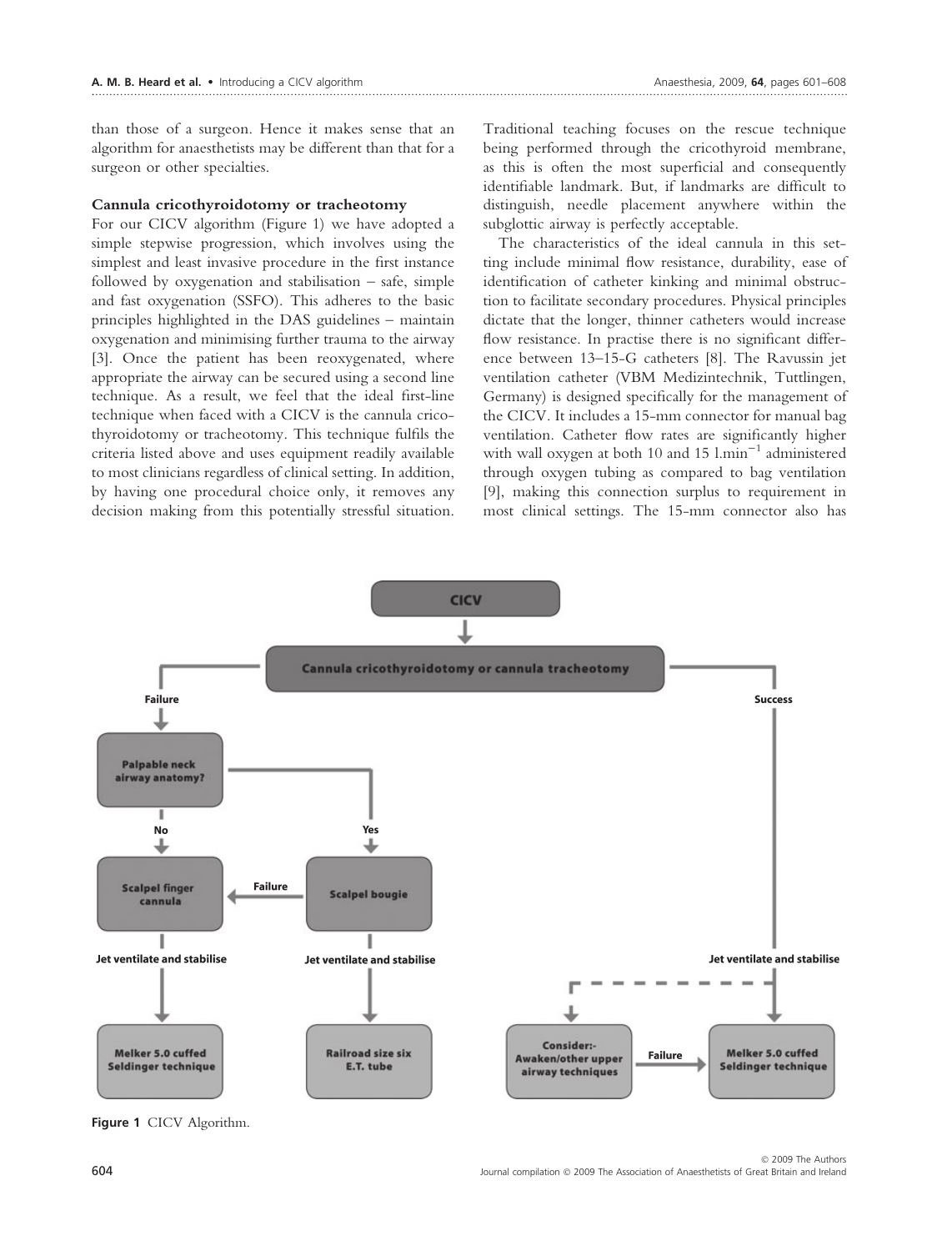the added disadvantage of hiding any potential catheter kinks at the skin. The 14-G Insyte<sup>TM</sup> catheter (Becton Dickinson UK Ltd., Oxford, UK) has the advantage of being readily available and has a strong memory for its initial shape after kinking. Also the Insyte<sup>TM</sup> compares favourably to cannula with injection ports. The latter have a raised area within their lumens that have the potential to impede wire placement if secondary seldinger techniques are to be performed.

A survey of Canadian anaesthetists' experience of the CICV concluded that cricothyroidotomy by IV catheter has become the first choice infraglottic airway technique due to it's availability and lack of complexity [6]. This technique, however, has limitations. Such cannulae are difficult to fixate, offer no airway protection, lack a conduit for suction, are associated with the risk of barotrauma, and require a special attachment for jet ventilation [6]. Metz [10] presented two case reports in which the 14-G cannulae failed to provide rescue ventilation. Both patients required surgical tracheostomy because of failure of the cannula technique. This was due to catheter kinking and a lack of syringe plunger within the catheter over needle assembly kit to allow confirmation of intratracheal placement. These case reports also highlight that the operator must be familiar with the equipment available and the process of using it. This clinical governance issue is not only the individual's responsibility, but also that of the department.

#### Jet oxygenation and stabilisation

Successful cannula placement directs us down the right hand side of the algorithm. Upon cannula placement we advocate jet ventilation and reoxygenation. We recommend jet ventilation as the optimal way of achieving rapid reoxygention following each primary procedure. However, a recognised complication of jet ventilation is barotrauma [11, 12]. During trans-tracheal jet ventilation (TTJV) expiration relies on the elastic recoil of the lungs through a patent upper airway and as a consequence complete airway obstruction is considered a contraindication. In this setting, there are a number of reasons why the patient may have airway obstruction, be it complete or partial. Some are reversible with simple airway manoeuvres such as chin lift or laryngeal mask placement, where as others, such as upper airway pathology may be fixed. If the effective trachea diameter is 4.0–4.5 mm, then regardless of any given set of lung or jet ventilation factors, air trapping will not occur [13]. A study in dogs evaluating the effect of graded airway obstruction on pulmonary mechanics during jet ventilation demonstrated that progressive obstruction improved delivered tidal volumes with a consequent

decrease in arterial carbon dioxide, concluding that TTJV is a safe technique under conditions of partial upper airway obstruction. However, due to an increase in functional residual capacity and a reduction in mean arterial blood pressure concern still exists as one nears total airway obstruction [14]. A frequent question cited during teaching sessions is – 'How often should I jet in this setting?' Dworkins [13] postulated that where airway size is critically small a respiratory rate of 12 breath.  $min^{-1}$  and expiratory time of 4 s may be appropriate. Adopting a prescriptive algorithm is difficult, with rate of jet ventilation determined by the expiratory time of each individual patient. It must also be remembered that the degree of airway obstruction may be dynamic. Glottic aperture size may increase due to changes in transtracheal pressure, or there may be sudden complete obstruction due to the presence of clot, or progressive airway swelling due to repeated upper airway instrumentation. Therefore, in order to maintain safe practise the operator must pay close attention to chest wall dynamics at all times.

Ryder et al. [15] showed that jet ventilation might be the only way to effectively ventilate a patient via a cannula. However, jet ventilators may not always be available, or compatible with ward oxygen outlets. A number of alternative systems have been evaluated, with inspiratory volume delivered relating to the pressure generated within the system [16]. Numerous studies have demonstrated that although low flow rate apparatus may fail to maintain normocarbia, oxygenation is achievable [17–19].

A review by Scarse [20] concluded that in the prehospital setting the ideal technique for the CICV was a surgical cricothyroidotomy with ventilation via a selfinflating bag. This conclusion was based on the fact that low-pressure systems via oxygen tubing were ineffective at ventilation. Frerk [21] raised the point that if low flow ventilation via a cannula is inadequate for para medics then why should the anaesthetic community adopt it? It is difficult to draw parallels between the pre-hospital, hospital and certainly the theatre environment. It is hard to envisage that any theatre suite can deliver safe patient care without the provision of a difficult intubation trolley, which should include a jet ventilator. Regardless of this, our primary goal is oxygenation which can be achieved by a variety of means, with adequate ventilation of less importance.

#### Awaken or upper airway techniques

Having re-oxygenated the patient, one must now decide how to proceed based on the clinical circumstance. It may be appropriate at this juncture to maintain oxygenation until such time that the patient will wake. If however one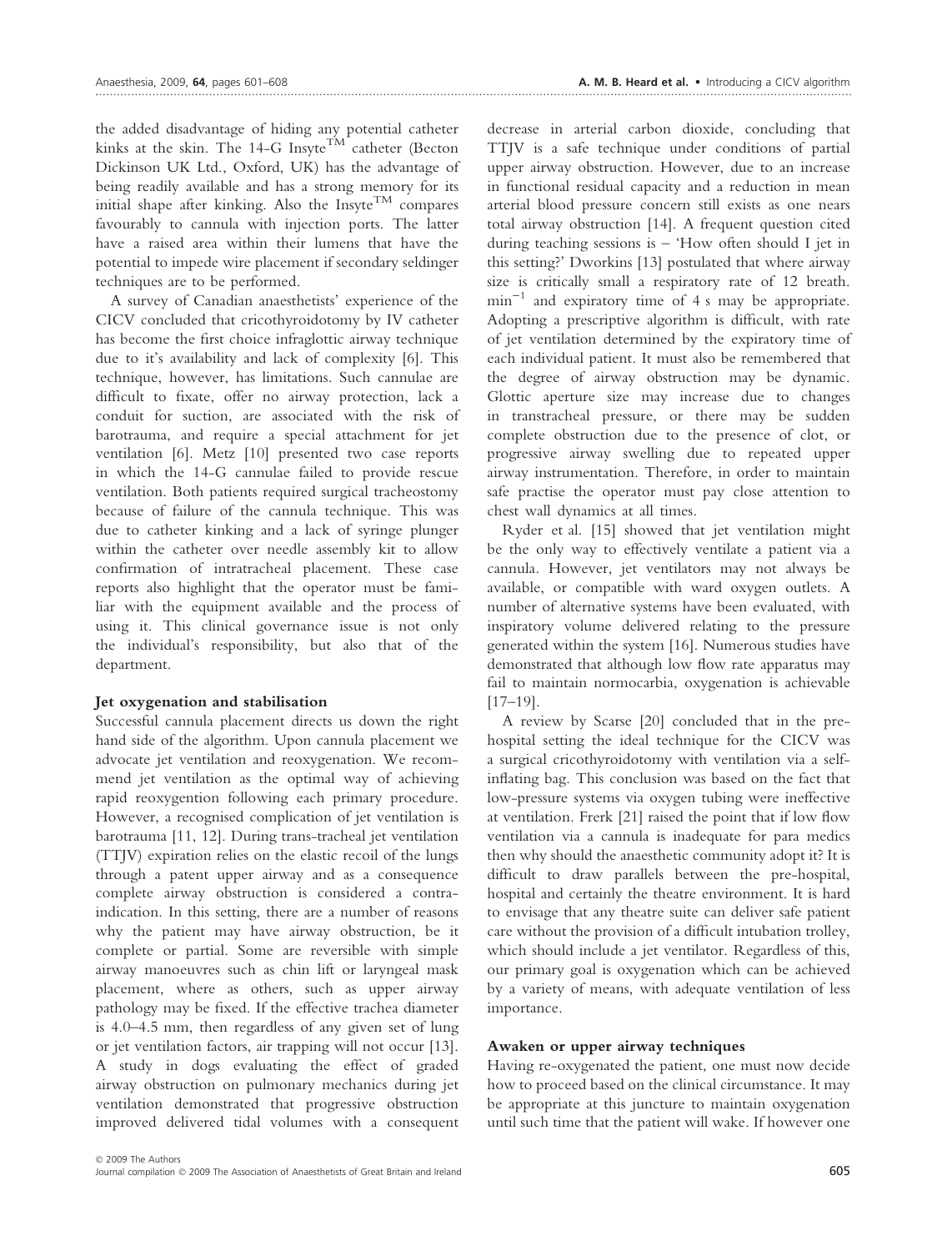must secure the airway there are two options. Firstly one could attempt to intubate the patient conventionally, use a laryngeal mask or fibre-optic techniques. In a retrospective series of 29 CICV, 23 had rescue ventilation provided by trans-tracheal jet ventilation. Of these 23, 20 were subsequently successfully orally intubated [22]. The reason postulated is that higher tracheal pressures may open a closed glottis, so facilitating visualisation of the glottic aperture [22, 23]. Additionally, high pressure causes the glottic edge to flutter facilitating the identification of structures [23]. The alternative is to proceed with a seldinger technique and secure the airway with a

#### Melker size 5 cuffed Seldinger technique

cuffed Melker.

Recently a number of seldinger based emergency airway techniques have been introduced, aiming to overcome some of the drawbacks of cannula techniques. Ala-Kokko et al. [24] described two cases in which a mini-tracheotomy was successfully used to provide an emergency airway in patients with partial airway obstruction. Fikkers et al. compared Mini-Trach with the catheter-overneedle (Quiktrach; VBM Medizintechnik GmbH) demonstrating a 85% and 95% success rate and time to successful placement of 150 and 48 s, respectively. This study highlighted a number of limitations of the Mini-Trach in this setting. The technique involves a number of discrete steps, making it relatively complicated especially when the operator is unfamiliar with the equipment. As the needle is blunt, it has to be placed centrally to avoid submucosal positioning. The wire does not have a J-tip and consequently there is a possibility of airway perforation [25]. Other recognised complications include haemorrhage, pneumothorax and subcutaneous emphysema [24].

Studies comparing Seldinger airway techniques with surgical cricothyroidotomy both in manikins and cadavers draw differing conclusions. Suliaman [26] favoured a surgical cricothyroidotomy technique. Schaumann [27] found time to completion and success rates better when using the Arndt Emergency cricothyroidotomy set (Cook critical care) compared to a surgical technique. In contrast both Eisenburger et al. [28] and Chan et al. [29] found that the time to completion of percutaneous rescue techniques and surgical cricothyroidotomy were similar.

By splitting the Seldinger technique we address many of the weaknesses of the Seldinger airway techniques when compared to surgical techniques. The first stage of any Seldinger technique involves cannulation of the airway. Following the basic principles of primary procedure (in this instance cannula cricothyroidotomy) and oxygenation followed by secondary procedure, an overall reduction in hypoxia time results if oxygenation occurred at the initial cannula placement. In Eisenburger's [28]

study described above, the mean time to cricothyroid puncture was 30 s with time to first effective ventilation 100 s. If oxygenation had been undertaken at initial cricothyroid puncture, hypoxia time would have been reduced with a mean of 70 s. In our opinion, Seldinger techniques should not represent a first line technique, but are appropriate as a second line procedure. We have found the Melker to be the only effective airway device for securing a cuffed airway in this circumstance. Vadodario et al. compared the Quiktrach, Transtracheal airway catheter (Cook), Patil's Airway and Melker in a human simulator. The Melker and Quiktrach both had a 100% success rate, with a median time to achieving a patent airway of 38 and 51 s respectively [30]. There was a higher incidence of complications in the Quiktrach group. Within this study, they used an uncuffed Melker kit. The strength of the cuffed Melker is the fact that, having achieved rapid reoxygenation via the cannula, it is possible to secure the airway with a 5-mm internal diameter airway. The introduction of the cuffed Melker has revolutionised the use of the cannula in this setting. Prior to this, primary oxygention with the cannula would have been followed by either an upper airway technique, or a surgical intervention.

#### Cannula failure

For both the cannula and Seldinger techniques the end point for successful placement is aspiration of air. Experience in our sheep work has shown us that this is not always possible. The presence of blood, clot or gastric content all make the operator unsure as to the exact location of their needle tip. Failure of our primary technique leads us down the left hand side of the algorithm, and means we must adopt a technique which relies upon a different endpoint. Where anatomical landmarks are identifiable, we recommend the 'scalpel bougie'. Although this has more of a surgical bias, the amount of scalpel manipulation required is minimal. It also provides a familiar endpoint for most anaesthetists, namely intermittent resistance provided by the tracheal rings, or carinal hold up. Upon successful bougie placement we recommend reoxygenation using a jet ventilator, with the airway secured using a size six internal diameter tracheal tube (railroaded over the bougie). Morris [31] described two cases both in the trauma setting where a gum elastic bougie was successfully placed through a surgical incision made through the cricothyroid membrane, with subsequent placement of a standard tracheal tube.

### Failure to identify anterior neck structure

The identification of anterior neck airway anatomy is not always possible. In an obese population it has been shown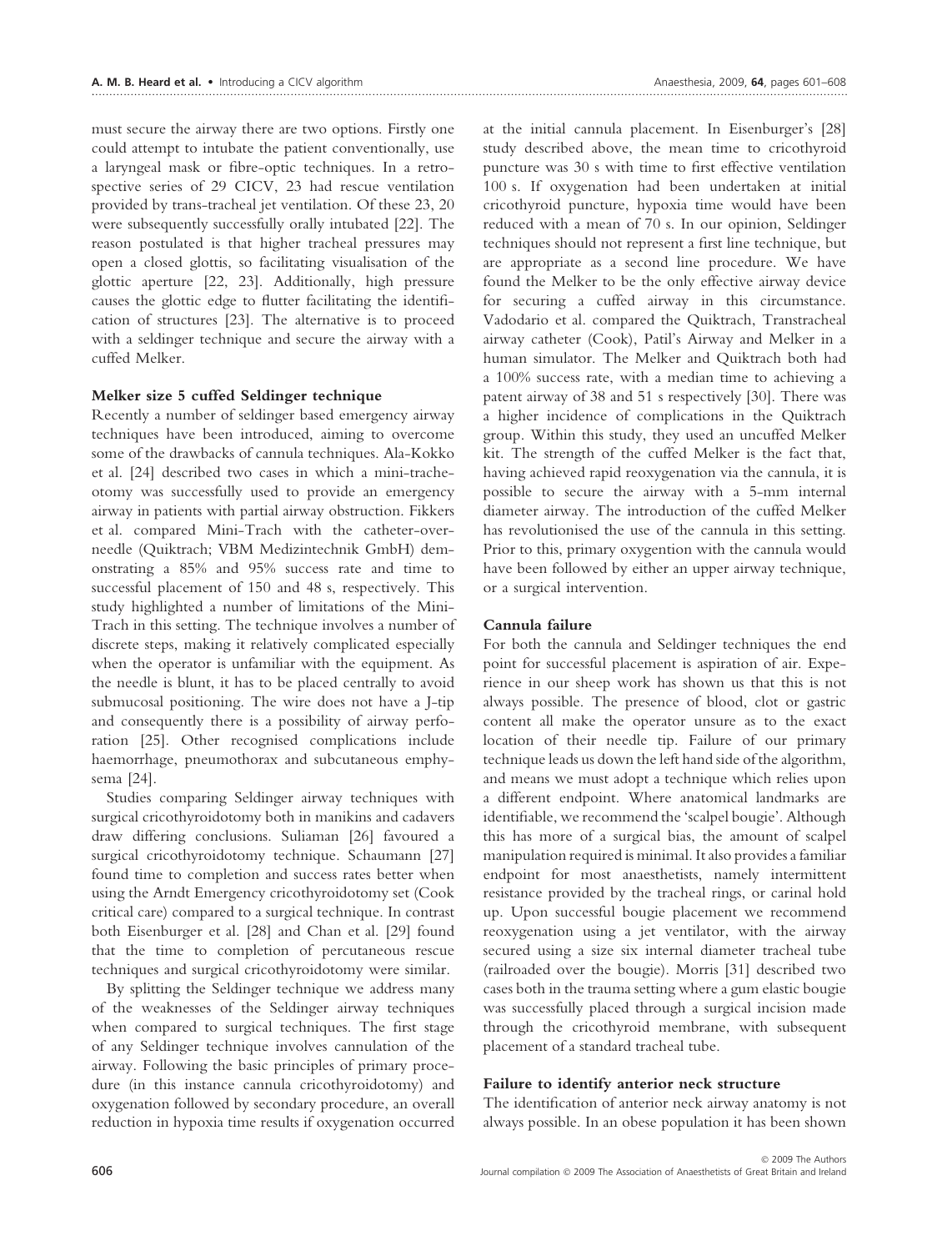that those who are difficult to intubate also have a larger amount of pretracheal tissue as quantified by ultrasound, and a larger neck circumference [32]. From this we can conclude that where it is difficult to intubate patients routinely, it may also be difficult to perform emergency airway techniques. Oedema, surgical emphysema, torticollis and clot may also obscure or deform structures. In this setting if the primary technique is failing, it is important to limit how many times the same technique is tried before attempting a different approach in order to avoid fixation error. We recommend a total of five attempts and to try wherever possible to maintain a systematic approach to management.

Where landmarks were absent Shannon et al. [33] described their experience of a surgical cricothyroidotomy technique that involved an extended surgical incision with subsequent dissection until the cricothyroid membrane is identified. The technique involved an incision in the superior aspect of the neck to avoid the superior thyroid artery, with tracheostomy guided by a finger and stylet. The 'scalpel finger needle' technique is a variant of the above. An initial midline incision is followed by blunt dissection using the finger tip, followed by cannula placement. Although this represents an invasive procedure, the risks of trauma and bleeding are outweighed by the priority to establish oxygenation.

Logistic and ethical reasons preclude conducting a randomised prospective trial in humans to evaluate equipment or techniques in this emergency setting. As a result we must use a simulated setting. The majority of our training is based in live anaesthetised sheep. This model has the advantage of providing realistic simulation of this critical event with bleeding, aspiration of gastric contents and real time oxygen saturations. There are however slight anatomical differences. Although cadavers may offer anatomical advantages, they are a poor simulation of emergency airway management and formalin preparation renders the corpse less realistic [25].

Although we have focused on a management strategy for the CICV scenario, the importance of training can't be underestimated, not only for this scenario, but also other aspects of the unanticipated difficult intubation. There appear to be two distinct phases to dealing with failed ventilation firstly recognition and secondly the procedure itself [21]. Once recognised the decision to proceed to the front of the neck in this life-threatening emergency can be equally difficult. We feel that familiarity and a pre-established management plan will both contribute to a successful outcome. Skills are relatively easy to acquire [34]. However, performance fade has been demonstrated after three months (Prabhu AJ, Correa RK, Wong DT, Chung F; Cricothyroidotomy; learning and maintaining the skill for optimal performance. Difficult Airway Society Annual Scientific Meeting, Oxford 2001), so frequent retraining is mandatory.

The process of providing effective airway governance involves a number of discreet steps with the production of a guideline just one part. The successful introduction of this algorithm into clinical practice has been facilitated by both a comprehensive airway skills training programme and a process of continually evaluating both the procedural skills and equipment provision. As a result we have been able to continually refine our algorithm which will hopefully reduce patient morbidity and mortality. The CICV scenario is a rare occurrence within elective anaesthetic practice but it behoves us all to maintain both our own skills and those of our junior staff.

#### Acknowledgements

We would like to thank Professor Paech and Dr James Craig for their help with the format of this document, and all the airway fellows over the last four years for their contribution to training within the department.

#### References

- 1 Caplan RA, Prosner KL, Ward RJ, Cheney FW. Adverse respiratory events in anaesthesia: a closed claims analysis. Anaesthesiology 1990; 72: 828–33.
- 2 Caplan RA, Benumof JL, Berry FA, et al. Pratice guidelines for management of the difficult airway: an updated report by the American Society of Anesthesiologists Task Force on management of the difficult airway. Anesthesiology 1993; 98: 1269–77.
- 3 Henderson JJ, Popat MT, Latto IP, Pearce AC. Difficult Airway Society guidelines for management of the unanticipated difficult intubation. Anaesthesia 2004; 59: 675–94.
- 4 Benumof JL. Management of the difficult adult airway. Anesthesiology 1991; 75: 1087–110.
- 5 Parmet JL, Colonna-Romano P, Horrow JC, Miller F, Gonzales J, Rosenburg H. The laryngeal mask airway reliably provides rescue ventilation in cases of unanticipated difficult intubation along with difficult mask ventilation. Anaesthesia Analgesia 1998; 87: 661–5.
- 6 Wong DT, Lai K, Chung FF, Ho RY. Cannot intubate– cannot ventilate and difficult intubation strategies: results of a Canadian national survey. Anaesthesia Analgesia 2005; 100: 1439–46.
- 7 Combes X, Le Roux B, Suen P, Dumerat M, Motamed C, Sauvat S. Unanticipated difficult airway in anesthetized patients: prospective validation of a management algorothm. Anaesthesiology 2004; 100: 1146–50.
- 8 Marr JK, Yamomoto LG. Gas flow rates through transtracheal ventilation catheters. American Journal of Emergency Medicine 2004; 22: 264–6.